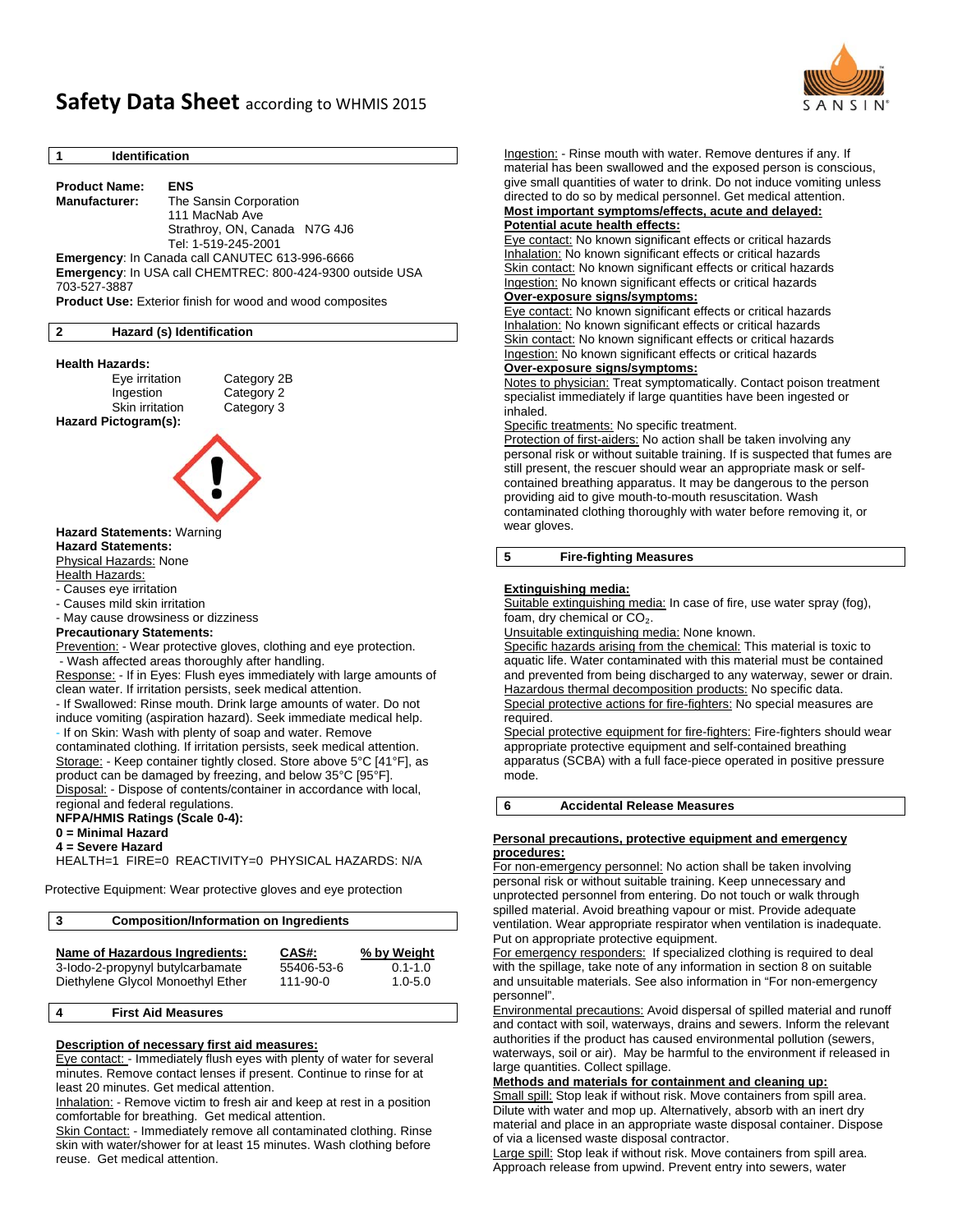courses, basements or confined areas. Wash spillages into an effluent treatment plant or proceed as follows. Contain and collect spillage with non-combustible, absorbent material e.g. sand, earth, vermiculite or diatomaceous earth and place in a container for disposal according to local regulations (see Section 13).

#### **7 Handling and Storage**

#### **Precautions for Safe Handling:**

Protective measures: Put on appropriate personal protective equipment (see Section 8). Do not handle until all safety precautions have been read and understood. Do not get in eyes, skin or clothing. Do not ingest and avoid breathing vapour or mist. Keep in the original container or an approved alternative made from compatible material, kept tightly closed when not in use. Empty containers retain residue and can be hazardous. Do not reuse container.

Advice on general occupational hygiene: Eating, drinking and smoking should be prohibited in areas where this material is handled, stored and processed. Workers should wash hands and face before eating, drinking and smoking. See also Section 8 for additional information on hygiene measures. Remove contaminated clothing and protective equipment before entering eating areas.

Conditions for safe storage including any incompatibilities: Store in accordance with local regulations. Store in original container protected from direct sunlight in a dry, cool and well-ventilated area, away from incompatible materials (see Section 10) and food and drink. Store locked up. Keep containers tightly closed resealed until ready for use. Containers that have been opened must be carefully resealed and kept upright to prevent leakage. Do not store in unlabeled containers. Use appropriate containment to avoid environmental contamination.

## **8 Exposure Controls/Personal Protection**

#### **Control Parameters:**

Occupational exposure limits:

**Ingredient name: Exposure limits:** 

3-Iodo-2-propynyl butylcarbamate No data available.<br>
Diethylene Glycol Monoethyl Ether 30ppm TWAEV [Ontario] Diethylene Glycol Monoethyl Ether Appropriate engineering controls: If user operations generate dust, fumes, gas, vapour or mist, use process enclosures, local exhaust ventilation or other engineering controls to keep workers exposures to airborne contaminants below any recommended statutory limits. Environmental exposure controls: Emissions from ventilation or work process equipment should be checked to ensure they comply with the requirements of environmental protection legislation.

# **Individual Protection Measures:**

Hygiene measures: Wash hands, forearms and face thoroughly after handling chemical products, before eating, smoking and using the lavatory and at the end of the working period. Appropriate techniques should be used to remove potentially contaminated clothing. Wash contaminated clothing before reusing.

Eye/face protection: Safety eyewear complying with an approved standard should be used when a risk assessment indicates this is necessary to avoid exposure to liquid splashes, mists, gases or dusts. If contact is possible, the following protection should be worn, unless the assessment indicates a higher degree of protection: safety glasses with side shields.

Skin protection: Chemical-resistant, impervious gloves complying with an approved standard should be worn at all times when handling chemical products if a risk indicates this is necessary. Personal protective equipment for the body and appropriate footwear should be selected based on the task being performed and should be approved by a specialist before handling this product.

Respiratory protection: Use a properly fitted, NIOSH approved respirator or an air-purifying or supplied air respirator with an approved standard if a risk assessment indicates this is necessary.

#### **9 Physical and Chemical Properties**

Physical state: Liquid. Colour: Milky White. Odour: Slight amine smell.

Odour threshold: Not available. pH: 8.5 – 9.5 Melting point: Not available. Boiling point: >100°C (or 212°F) Flash point: Not available. Evaporation rate: Not available. Flammability (solid, gas): Not available. Lower explosive limit: Not available. Upper explosive limit: Not available. Vapour pressure: Not available. Vapour density: Not available. Relative density: 1.02 – 1.04 Solubility: Soluble in water. Partition coefficient – n-octanol/water: Not available. Auto-ignition temperature: Not available. Decomposition temperature: Not available. Viscosity: 20- 25 seconds (Zahn #5 cup) @ 21°C

#### **10 Stability and Reactivity**

Reactivity: Not available.

Chemical stability: This product is stable. Possibility of hazardous reactions: Under normal conditions of storage and use, hazardous reactions will not occur. Conditions to avoid: Protect from freezing Incompatible Materials: Reactive or incompatible with the following materials: Oxidizing materials. Hazardous decomposition products: Under normal conditions of storage and use, hazardous decomposition products should not be produced.

### **11 Toxicological Information**

#### **Acute toxicity:**

**Product/ingredient name:**  3-Iodo-2-propynyl butylcarbamate **Result:** LD50 Oral **Species:** Rat - Female **Dose:** 3129 mg/kg

#### **Product/ingredient name:**

Diethylene Glycol Monoethyl Ether **Result:** LD50 Oral **Species:** Rat **Dose:** 6031 mg/kg

**For:** 3-Iodo-2-propynyl butylcarbamate & Diethylene Glycol Monoethyl Ether .

**Irritation/Corrosion:** There is no data available.

**Sensitization:** There is no data available. **Carcinogenicity:** There is no data available.

**Specific target organ toxicity (single exposure):** There is no data available.

**Aspiration Hazard**: There is no data available.

**Product/Ingredient Name:** 

There is not data available.

**Information on the likely routes of entry:** Dermal contact. Eye contact. Ingestion.

#### **Potential acute health effects:**

**Eye Contact:** No known significant effects or critical hazards. **Inhalation:** No known significant effects or critical hazards. **Skin Contact:** No known significant effects or critical hazards. **Inhalation:** No known significant effects or critical hazards.

#### **Symptoms related to the physical, chemical and toxicological characteristics:**

**Eye Contact:** No known significant effects or critical hazards. **Inhalation:** No known significant effects or critical hazards. **Skin Contact:** No known significant effects or critical hazards. **Inhalation:** No known significant effects or critical hazards.

**Delayed and immediate effects and also chronic effects from short and long term exposure:** 

**Short term exposure:**